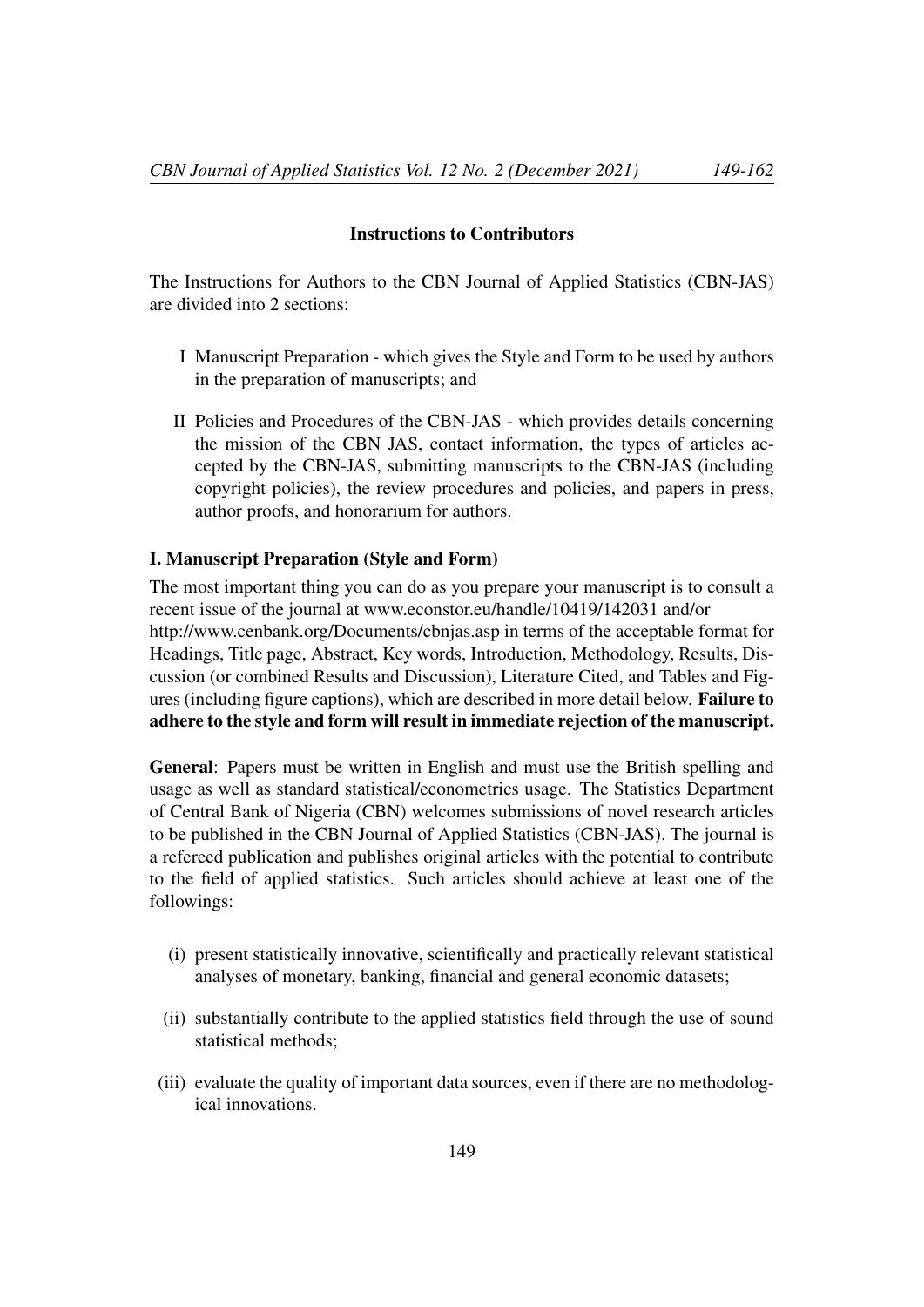Articles presented for publication should be original articles not published elsewhere. Cases of authors submitting articles published elsewhere if proven, could lead to such authors being blacklisted by the joint Advisory and Editorial Boards of the CBN-JAS.

The formatting of all articles selected for publication must conform to the following guidelines:

- (i) The article must be based on original research, not to have been published or submitted in part or whole for publication elsewhere. All articles will first undergo an internal vetting process to determine its suitability for the CBN-JAS and its degree of originality. Articles that pass the internal vetting will then undergo the peer review process in accordance with generally accepted standards.
- (ii) The manuscripts should be submitted in MS Word 2007 or higher, typed in double space on A4 size paper having margins 1.0" on both sides. Type face: Times New Roman, and font size: 12. Tables and Figures should be placed in the text not in separate sections at the end of the manuscript.

Structure of Manuscripts: Articles submitted for publication should include Abstract, Key words, Introduction, Literature Review (Theoretical and Empirical), Methodology, Results, Discussion and Reference sections.

*Title*: The title of paper must be as brief as possible and contain words useful for indexing. (only the first word and any proper nouns capitalized); full names of authors (e.g., Tumala Musa Mohammed; no title, positions, or degrees) and institutions, including the department, city, state or country (all with first letters capitalized), and ZIP or postal code. Affiliations are footnoted using the symbols  $*, \dagger, \ddagger, \S$ , and are placed below the author names. Footnotes on the first page (present address, and e-mail address of the corresponding author) are referenced by superscript numbers. Acknowledgments, including acknowledgements of grants, experiment station, or journal series number, are given as a footnote to the title. Authors who hold patents related to the research presented in the manuscript should include a statement in a footnote.

*Abstract*. The abstract should consists of no more than 2,500 keystrokes (characters plus spaces) italicized, in one paragraph and should summarize the pertinent results in a brief but understandable form, beginning with a clear statement of the objective and ending with the conclusions, with no references cited. Abbreviations in the abstract that are not standard abbreviations must be defined at first use. Data sources and range should be clearly stated.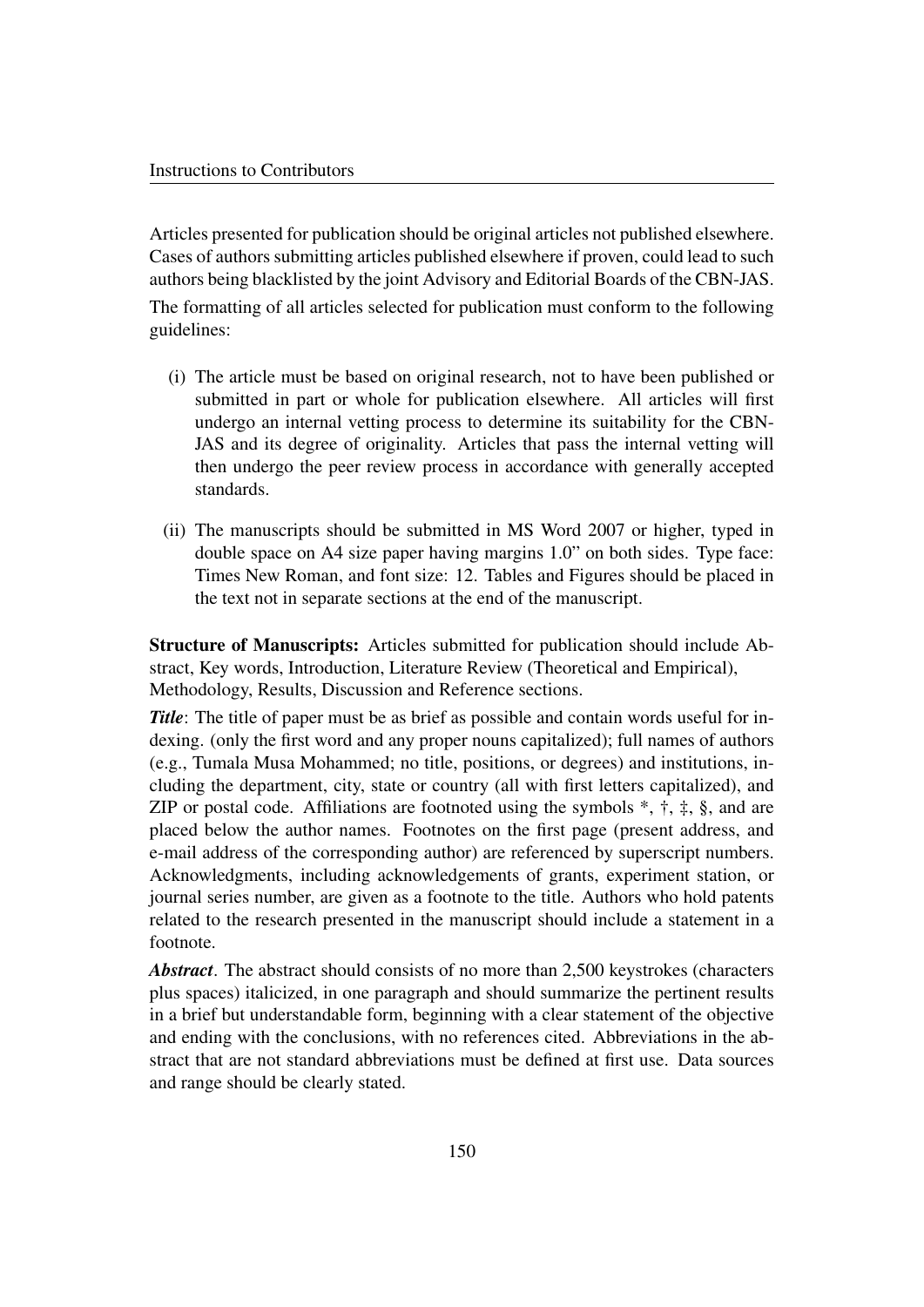*Key Words*: List up to 6 key words or phrases, variables tested. The first letter of each key word is lowercase (unless a proper noun); key words are separated by commas and presented in alphabetical order; and no abbreviations should be used. Appropriate words from the title (or synonyms) should be listed as key words.

*Introduction*: The Introduction must not exceed 2,000 keystrokes (characters plus spaces) and briefly justifies the research, specifies the hypotheses to be tested, and gives the objective(s). Extensive discussion of relevant literature should be included in the Discussion.

*Literature Review*: In the literature review, author(s) must demonstrate thorough knowledge of the field. This means more than reporting what has been read and understood. It should be written in such a way that shows possession of a feel for the area; knowledge of what the most important issues are and their relevance to the work, knowledge of the controversies, what has neglected by others and having the anticipation of where it's being taken. All this would allow you to map the field and position your research within the context. Theoretical framework should be clearly stated and methodological focus. Even if a new theory or a new method is being proposed, it is being done in relation to what has been done by others.

*Methodology*: A clear description or specific original reference is required for all analytical, numerical and statistical procedures. All modifications of procedures must be explained. All techniques and statistical models should be described clearly and fully. Appropriate statistical methods should be used, although the econometrics should be emphasized. Statistical methods commonly used need not be described in detail, but adequate references should be provided. The statistical model, classes, blocks, and experimental unit must be designated. Any restrictions used in estimating parameters should be defined. Reference to a statistical package without reporting the sources of variation (classes) and other salient features of the analysis, such as covariance or orthogonal contrasts, is not sufficient. A statement of the results of the statistical analysis should justify the interpretations and conclusions. The experimental unit is the smallest unit to which an individual treatment is imposed. Also, provide a publication reference for the methodology used.

*Results*: The results are presented in the form of tables or figures when feasible. The text should explain or elaborate on the tabular data, but numbers should not be repeated within the text. Sufficient data, all with some index of variation attached (including significance level; i.e., P-value), should be presented to allow the reader to interpret the results of the experiment. Reporting the actual P-value is preferred to the use of the terms significant and highly significant. Thus, the observed significance level (e.g.,  $P = 0.05$ ) should be presented, thereby allowing the reader to decide what to reject. Other probability (alpha) levels may be discussed if properly qualified so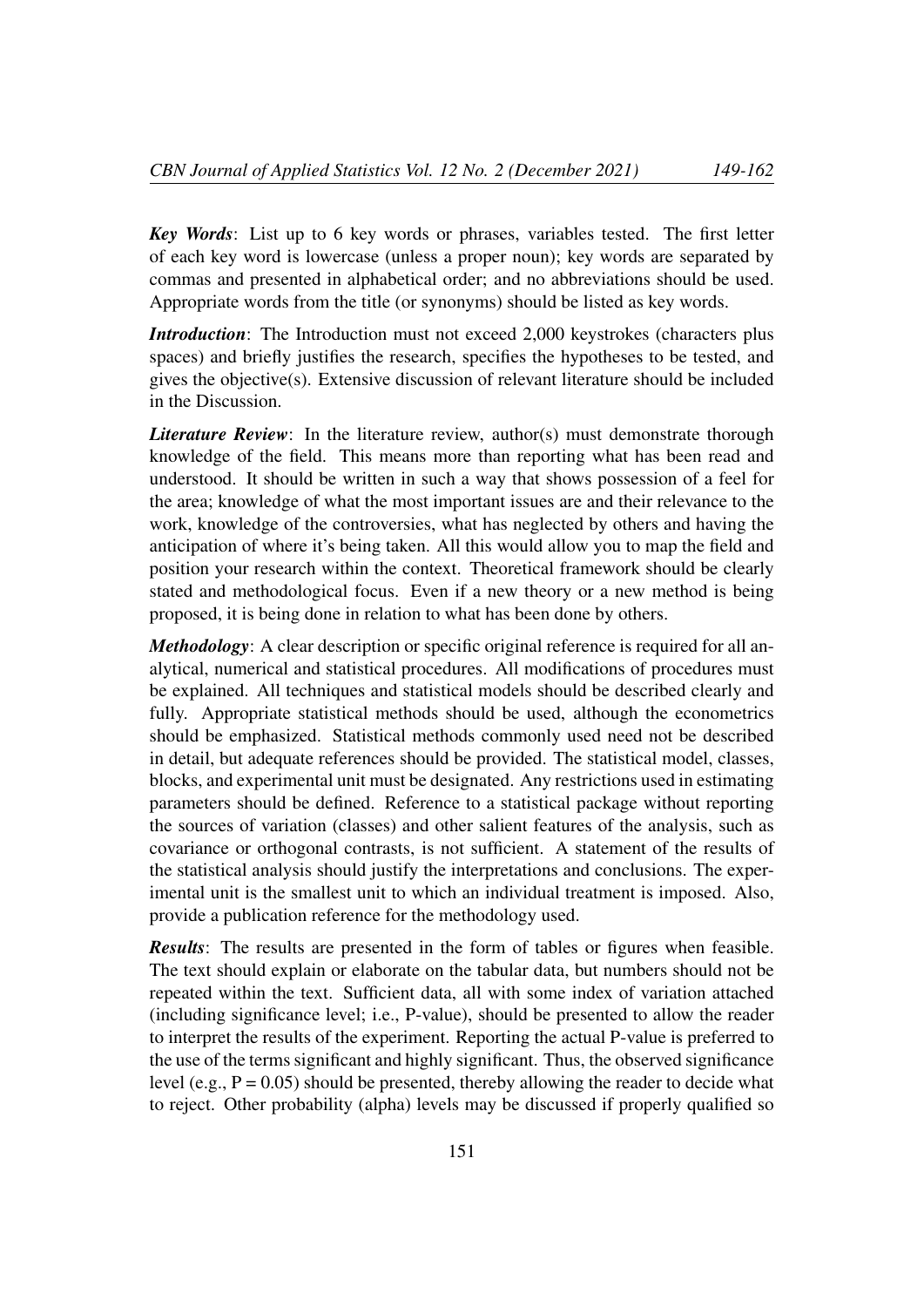that the reader is not misled (e.g., trends in the data).

*Discussion*: The discussion should interpret the results clearly and concisely in terms of biological mechanisms and significance and also should integrate the research findings with the body of previously published literature to provide the reader with a broad base on which to accept or reject the hypotheses tested. A stand-alone Discussion section should not refer to any tables or figures, nor should it include P-values (unless citing a P-value from another work).

*Results and Discussion*: In the CBN-JAS, authors have the option of combining the results and discussion into one section.

*Conclusion and Recommendations*: This section should provide a concise summary of the findings and make clear policy recommendations. The policy recommmendations which must be based on findings, must be practicable.

*References*: To be listed in the References section, papers must be published or accepted for publication ("in press"). Personal communications and unpublished data must not be included in the Literature Cited section. Referencing (in an alphabetic ascending order) should be made on separate sheet(s) and at the end of the paper where all publications cited in the text are presented. (See the References Guidelines later in this document.). In general, at any given time, the most recent version of the American Psychological Association (APA) referencing style and format is recommended for use by authors.

*Tables and Figures*: Tables and figures must be prepared so they stand alone. Authordefined abbreviations must be defined (or redefined) in each table and figure. Tables should be positioned in the body of the work and Tables Titles should be above the Tables. Figures (should only be provided if they improve the article) should be sharp computer generated drawings and Figures Titles should be below the Figures. Each column must have a heading; limit the data field to the minimum needed for meaningful comparison within the accuracy of the methods. In the body of the table, references to footnotes should be numerals. Each footnote should begin on a new line. Figures should be placed within manuscript, centralized and identified by the figure number with a brief caption. The use of color in figures should be avoided unless it is essential to understanding the figure.

*Appendices*: To provide readers with numerical examples or give extensive detail of analytical procedures, an appendix or appendices can be included. However, if the supplemental material is of interest only to a limited number of the CBN-JAS readers, it should not be included as an appendix. Instead, mention that supplemental information is available on request from the author; addresses for websites with appropriate supplemental information are acceptable. If extensive, the data may be included as an e-supplement to the manuscript. Appendices should follow the Liter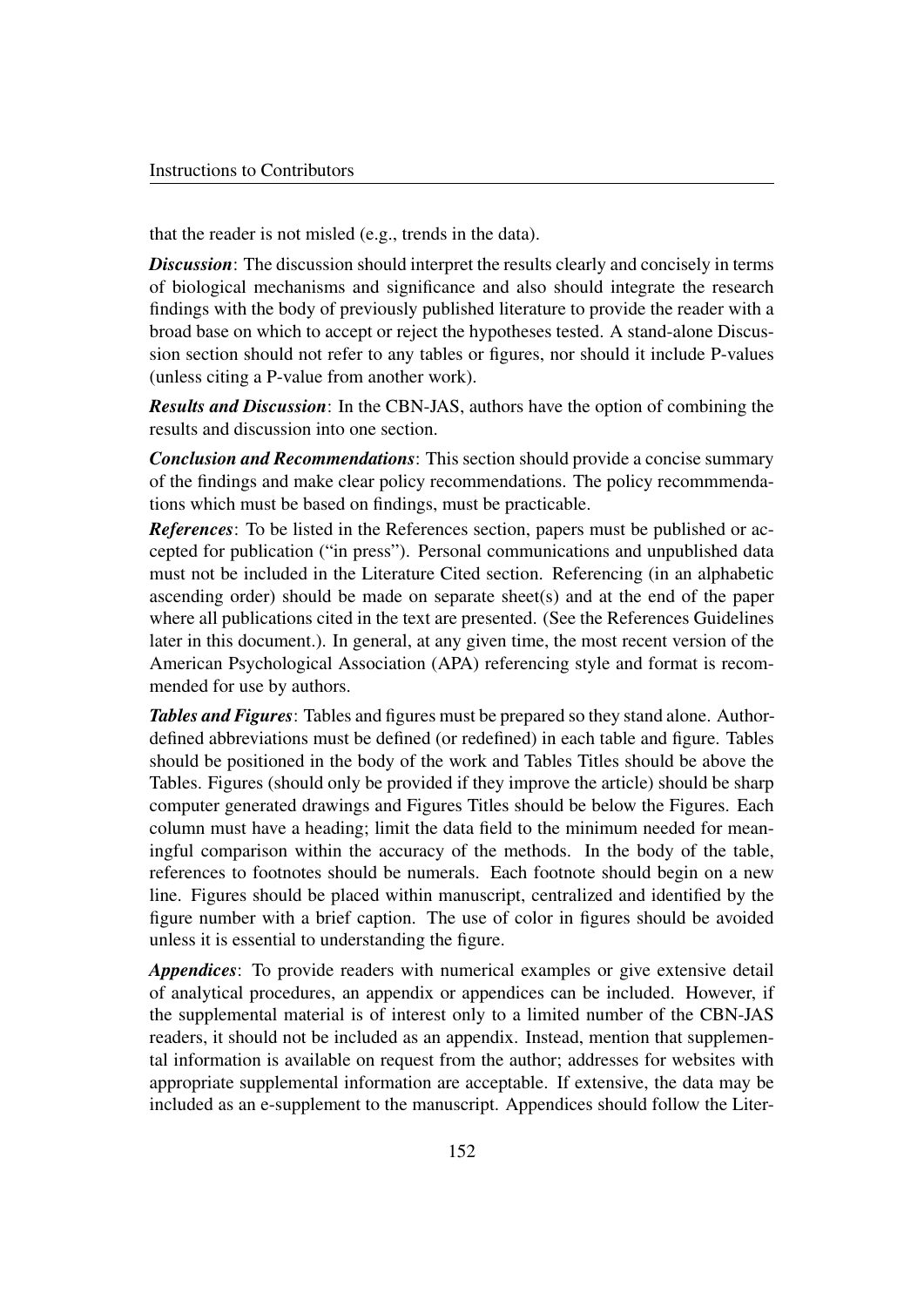ature Cited section and be introduced by a major heading.

*Online-Only Data Supplements*: Authors can present material online that cannot physically be displayed in the print journal (e.g., Excel files), that might be costprohibitive (e.g., color figures), or that provides data sets too detailed for publication in print. A note will appear in the print version that more material can be found online. Material posted online only must go through the review process, and consequently should be in a format easily accessible by most reviewers and readers.

*Abbreviations*: Abbreviations in the text that are not standard abbreviations must be defined at first use. Once defined, author-identified abbreviations should always be used, except to begin a sentence. Author-identified abbreviations need to be redefined in the abstract, at first use in the body of the paper, in each table, and in each figure. Authors should avoid excessive use of author-defined abbreviations.

*Equations*: Microsoft Equation Editors of Window 2007 or higher should be used or Math-Type™ 6 (Inline) or above. Any Microsoft™ Equation Editor below Window™ 2007 used will result in outright rejection of the paper.

*Proof*: A marked copy of the proof may be sent to the corresponding author who must return the corrected proof to the Editor-in-Chief without delay.

*Data*: Data with sources must be submitted in a separate sheet when submitting empirical papers.

## *General Usage:*

- Note that "and/or" is allowed but not preferred; we ask that authors choose the more appropriate meaning or use "x or y or both" if possible.
- Restrict the use of "while" and "since" to meanings related to time. Appropriate substitutes include "and," "but," or "whereas" for "while" and "because" or "although" for "since."
- The word "Table" is capitalized and never abbreviated. The word "Figure" should be abbreviated to "Fig." when referred to in the text, unless it begins a sentence (then spell out as "Figure"). Experiment and equation should be abbreviated to Exp. and Eq., respectively, when preceding a numeral.
- Avoid jargon unfamiliar to other researchers in the discipline.
- Avoid bi- as a prefix because of its ambiguity; biweekly means twice per week and once every 2 weeks.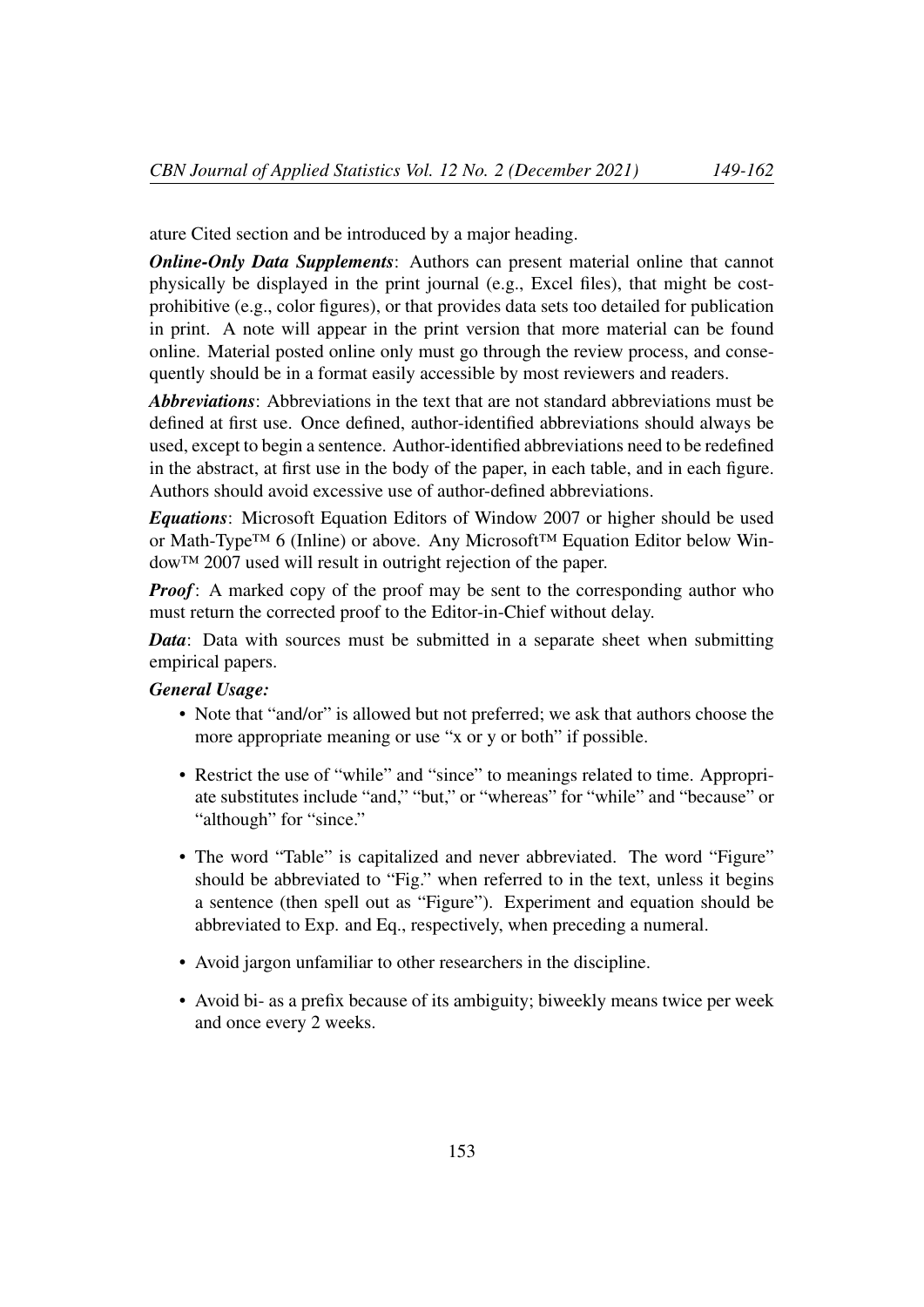## II. Policies and Procedures of the CBN-JAS

The mission of the CBN Journal of Applied Statistics is to foster communication and collaboration among individuals and organizations associated with applied statistics research, education, industry, or administration. The CBN Journal of Applied Statistics (CBN-JAS), which is published biannually by Statistics Department of the Central Bank of Nigeria, accepts manuscripts presenting information for publication with this mission in mind. The editorial policies of the CBN-JAS are established by the Editor-in-Chief, Editor, Managing Editor and Editorial Board, subject to review by the Advisory Board. The views expressed in papers published in the CBN-JAS represent the opinions of the author(s) and do not necessarily reflect the official policy of the institution with which the author is affiliated, the Central Bank of Nigeria, or the Editor-in-Chief. It is the responsibility of the authors to ensure the accuracy of collection, analysis, and interpretation of data in manuscripts and ultimately to guarantee the veracity of the contents of articles published in the CBN-JAS.

The CBN-JAS is one of the most frequently cited, peer reviewed, applied statistics oriented research journals. This attests to the quality standards maintained by the CBN-JAS editorial and advisory boards, editors, and staff and by authors who submit manuscripts for publication.

#### Contact Information

For information on the scientific content of the journal, contact the Editor-in-Chief, The CBN Journal of Applied Statistics, Statistics Department, Central Bank of Nigeria, PMB 0187, Abuja, Nigeria (e-mail: cbn-jas@cbn.gov.ng; c@cbn.gov.ng).

For more information, contact the Secretariat at cbn-jas@cbn.gov.ng and for assistance with author proofs contact the Managing Editor at nvatoi@cbn.gov.ng.

Types of Articles Articles published in the CBN-JAS encompass a broad range of research topics in applied statistics and fundamental aspects of applied economics and econometrics will be considered for publication.

The preceding paragraph is not meant to exclude manuscripts but, rather, is a clarification of the focus of the journal. If there are any questions concerning the appropriateness of a manuscript for the journal, please contact the editor-in-chief.

Research Articles: Results of work contained in manuscripts submitted to the CBN-JAS must not have been published or submitted previously in a refereed scientific journal. Previous presentation at a scientific meeting or the use of data in field day reports or similar documents, including press publications or postings to personal or departmental websites, does not preclude the publication of such data in the CBN-JAS. Articles simultaneously posted to websites and submitted to the CBN-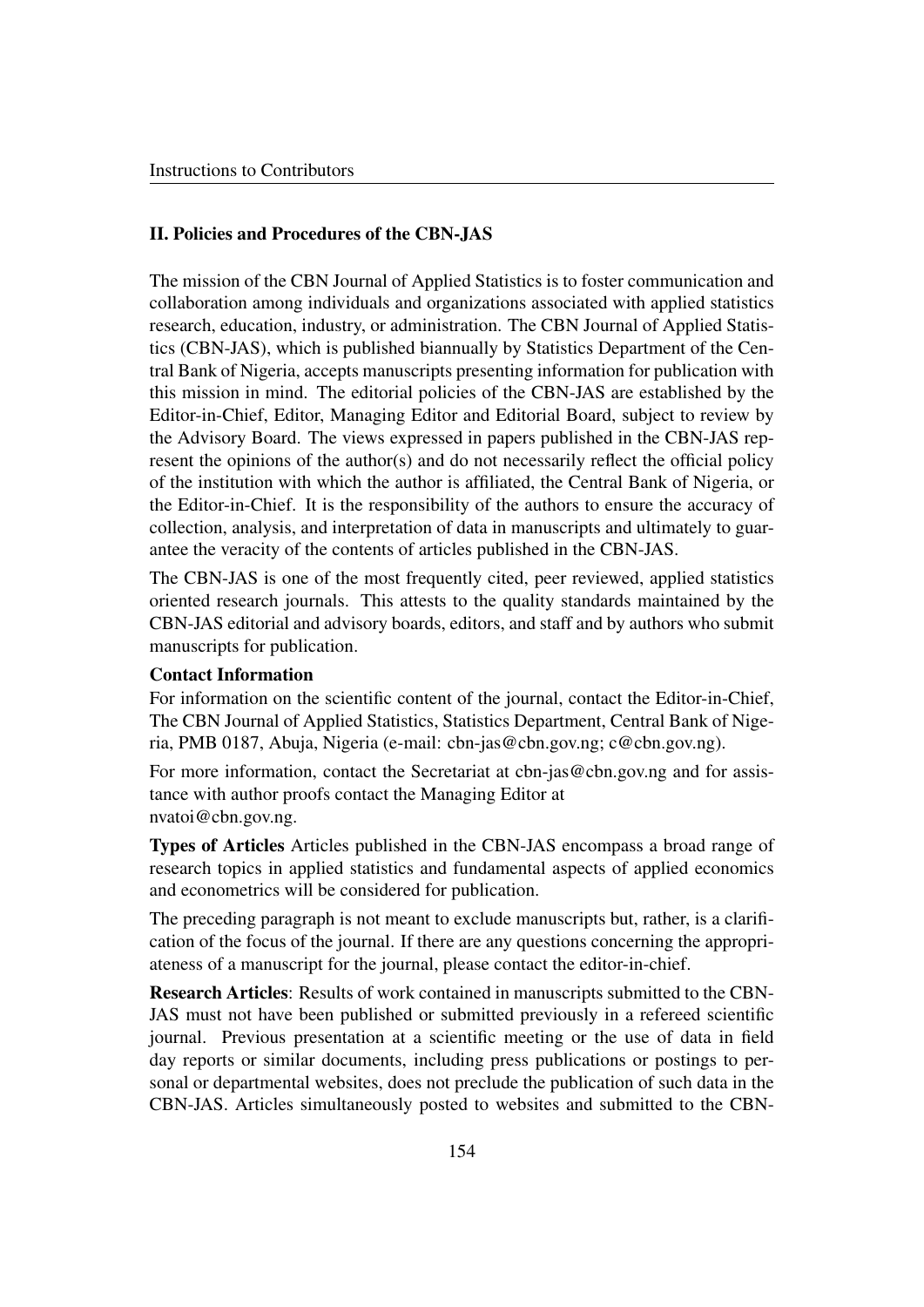JAS should carry a disclaimer on the website that this version of the paper has not undergone the CBN-JAS peer-review and is not to be considered the final published form of the article. If the article is published in the CBN-JAS, the author should post the PDF (reprint) version of the article to the website so that proper credit can be given to the CBN-JAS as the publisher of the article. Because the CBN-JAS holds the copyright to articles it publishes, posting altered the CBN-JAS articles that are represented as an exact duplicate of the published version constitutes copyright violation.

Review Article: The journal publishes board-invited review articles each year in the areas of monetary, banking, financial and general economic statistics. There is also a document section where key note addresses or special remarks by distinguished personalities on money, banking, financial and general economic statistics would be published. These reviews are identified by the Editor-in-Chief in consultation with the Editor and Managing Editor. Occasionally proposals for review articles to be published in the CBN-JAS may be solicited by Associate Editors, after consultation with the Editor-in-Chief; the authors will be eligible for publication honorarium for these articles just like other authors. Unsolicited review articles will not be considered.

Special Topics: Papers will be considered for publication in this division that present Biographical or Historical Sketches, or that present viewpoints dealing with Contemporary Issues or Teaching in statistics and applied statistics, or Perspectives that put a particular current topic into context in terms of its relationship or importance to an entire area.

Biographies and Histories are part of the Special Topics Division but will be published on the journal webpage (www.cenbank.org/documents/cbnjas.asp). The frequency of publication depends on the availability of the prepared sketches.

Contemporary Issues include topics such as environmental concerns, legislative proposals, systems analysis, and others. Teaching papers may discuss innovative pedagogical methods, philosophy of education, or solutions to teaching problems in statistics and applied statistics. Although Contemporary Issues or Teaching papers do not have to include original data, whenever appropriate the stated assertions should be substantiated by references to established information from credible published sources. Special Topics papers will be subject to peer review in a manner similar to other submissions. Because of the nature of these papers, their format may vary from that of standard scientific articles.

Technical Notes. A technical note is a vehicle to report a new method, technique, or procedure of interest to the CBN-JAS readers. When possible, a technical note should include a comparison of results from the new method with those from previ-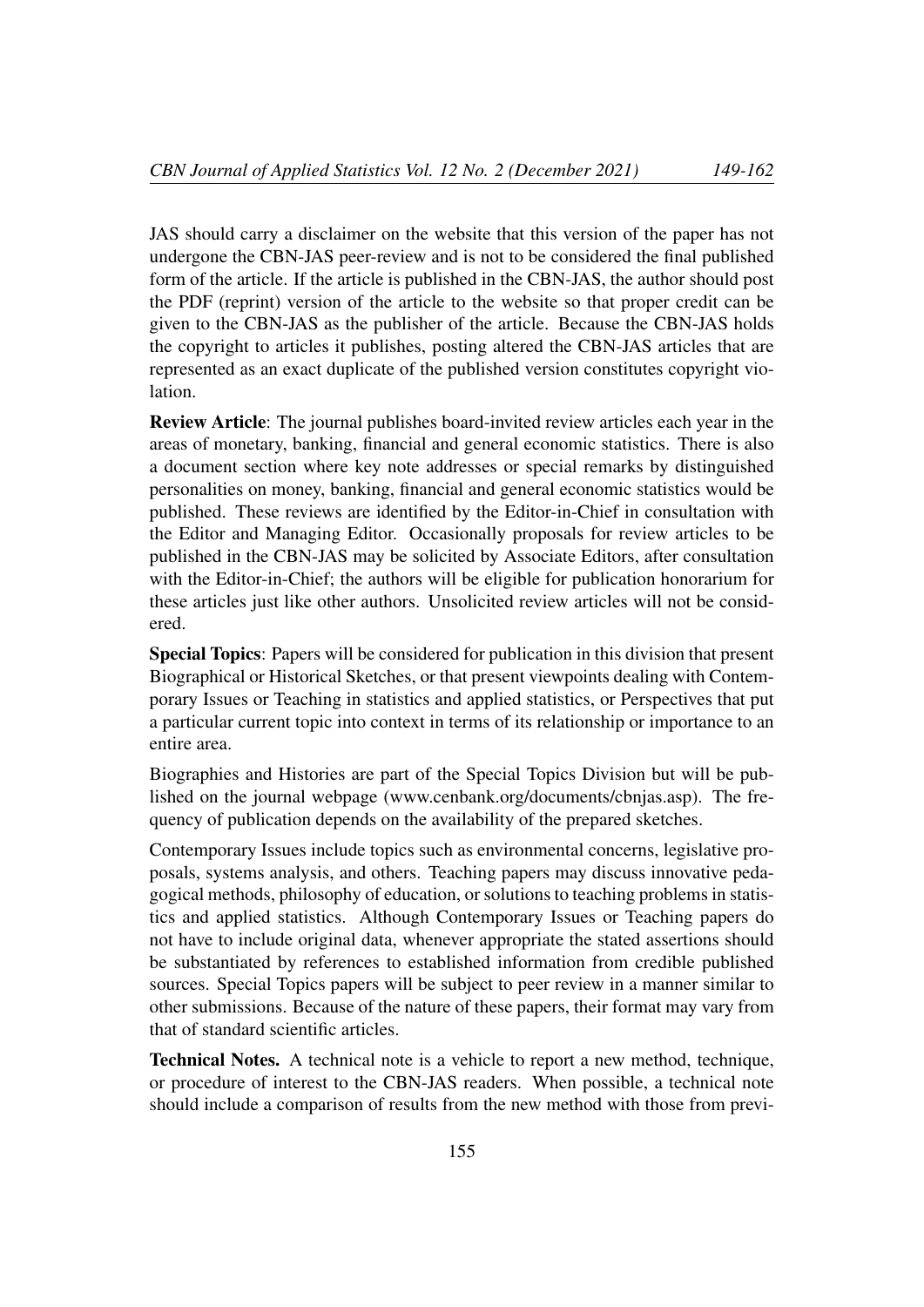ous methods, using appropriate statistical tests. The advantages and disadvantages of the new procedure should be discussed. When typeset, a technical note shall not exceed 6 pages (9 typed manuscript pages), including tables and figures. The words "Technical note" shall be the first words of the title of such manuscripts. The review process for a technical note will be the same as that for other manuscripts.

Letters to the Editor: Letters judged suitable for publication will be printed in a "Letters to the Editor" section of the CBN-JAS. The purpose of this section is to provide a forum for scientific exchange relating to matters published in the CBN-JAS. To be acceptable for publication, letters must adhere to the following guidelines: (1) Only letters that address matters of science and relate to information published in the CBN-JAS will be considered. In general, letters should not exceed 5,000 characters plus spaces and should contain no more than 5 citations; (2) Letters should provide supporting evidence based on published data for the points made or must develop logical scientific hypotheses; letters based on conjecture or on unsubstantiated claims will not normally be published. No new data may be presented in the letters; (3) Letters will be considered by the editor-in-chief and if deemed appropriate for publication, the author(s) of original paper(s) will be invited to write a letter of response. Normally both letters will be published together; and (4) All letters will be subject to acceptance and editing by the editor-in-chief and editing by the editorial board.

Submission of Manuscripts. Manuscripts should be submitted electronically by sending an email addressed to the Editor-in-Chief, the CBN Journal of Applied Statistics, Statistics Department, Central Bank of Nigeria, to cbn-jas@cbn.gov.ng; cbnjas@gmail.com; your manuscript should be included as an attachment. The body of your email must clearly state the purpose for which you are sending in the manuscript. As much as possible, authors should avoid sending in manuscripts by proxy.

Review of Manuscripts. General Procedures: Every manuscript received undergoes first an internal vetting process; where the Editorial team judges it for its suitability for publication in the CBN-JAS, then it is put through an originality test using an anti-plagiarism software. All communications regarding a submitted manuscript maintains strict confidentiality.

Associate editors handle correspondences with the author and promptly work with the Managing editor, the Editor and the Editor-in-Chief on preliminary evaluation to certify whether a manuscript should be rejected or accepted for further review. Note that at this stage, manuscripts may be returned to the author for revision before acceptance. The Editor-in-chief is the final arbiter regarding acceptance or rejection of manuscripts at this stage.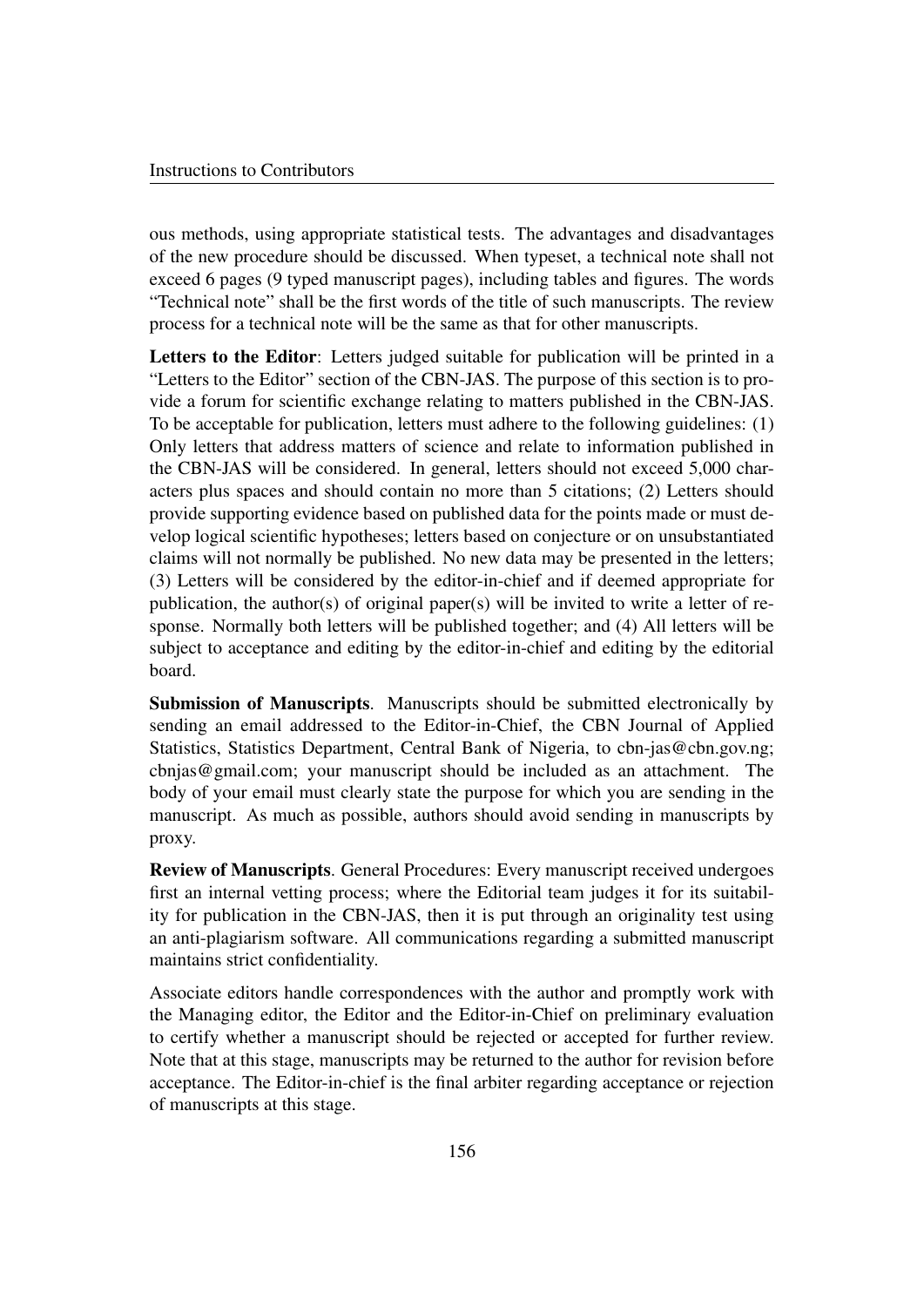Next, manuscripts that pass the preliminary evaluation stage are then sent to three external reviewers for blind review. A reviewer is given a maximum of three (3) months to conclude with a paper; after the first month, a reminder would be sent to the reviewer, if the report is not received by the end of the second month, a second reminder would be sent to such a reviewer, if at the end of the third month the reviewer had still not responded then the paper is reassigned to another reviewer and the concerned reviewer communicated about the reassignment.

As a policy, the CBN-JAS would not contact an author about the status of the review process on his or her manuscript until at least two reviewers' reports have been received and these reports are such that a conclusive decision can be taken on the manuscript based on them. A manuscript must typically receive two positive reviews to be considered for publication.

Manuscripts that are eventually considered for publication are returned to the authors for revision. Normally, the revised manuscripts must be returned to the Secretariat within 4 weeks from the date of receipt by the authors. If at the expiration of the 4 weeks an author had failed to send in his/her revised paper, he or she would be given a maximum of two (2) reminders of two weeks interval each; if after the second reminder the author fails to respond, then it would be taken that the author is no longer interested in publishing the article with the CBN-JAS and the review process would stop. Extenuating circumstances must be communicated to the Managing editor for consideration and granting of an extension.

Rejections: There are four main grounds for rejection of manuscripts. First, manuscripts that are not written clearly, concisely, and coherently or that do not conform to the CBN-JAS style and guidelines will be rejected without review. Authors whose first language is not English are urged to have their paper reviewed by an editing service. Second, the substance of the manuscript may not meet the CBN-JAS standard: the work may be incomplete, the evidence may not support the conclusions, the experimental approach may be poorly conceived, or the work may repeat established fact or represent no advances of existing knowledge and thus two reviewers recommend its rejection. Third, although the work may be sound and the results valid, the paper may be better suited for publication in other journals rather than the CBN-JAS. Fourth, if it is discovered that the author had published the work in another journal while it is under consideration at the CBN-JAS.

Galley proofs: Accepted manuscripts are forwarded by the Editor-in-Chief to the editorial office for technical editing and typesetting. At this point, the Managing Editor may contact the authors for missing information or figure revisions. The manuscript is then typeset, figures reproduced, and author proofs prepared. Correspondence concerning the accepted manuscript should be directed to the Managing Editor.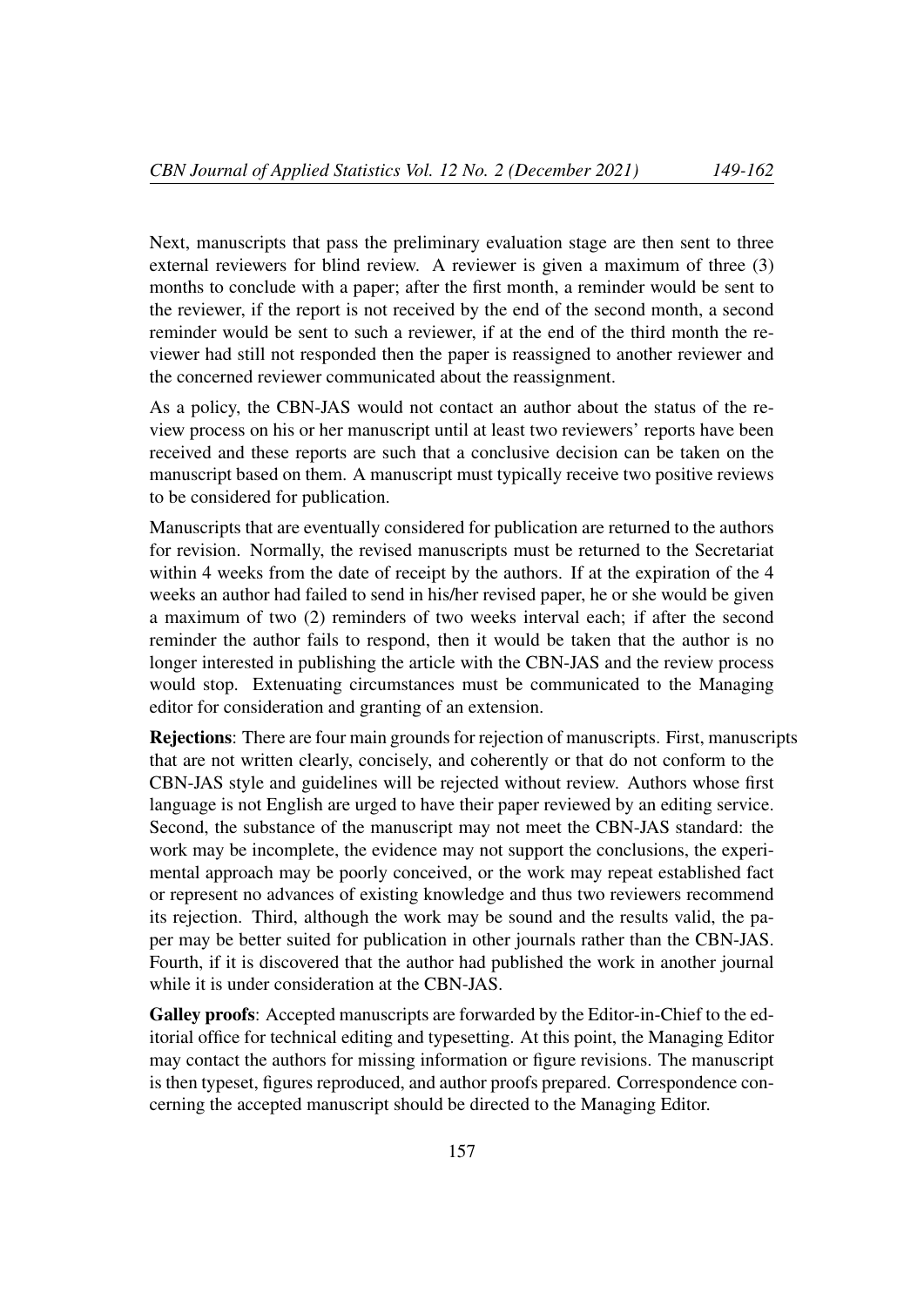Proofs of all manuscripts will be provided to the corresponding author and should be read carefully and checked against the typed manuscript; accuracy of the galley proof is the author's responsibility. Corrections would usually be returned by email. Changes sent by email must indicate page, column, and line numbers for each correction to be made on the proof. Editor queries should be answered on the galley proofs; failure to do so may delay publication.

Digital Archiving and Open Access Dissemination. Articles accepted and published in CBN-JAS are placed in EconStor, the Open Access publication server of the ZBW – Leibniz Information Centre for Economics and also Germany's most important repository for economics,

https://www.econstor.eu/handle/10419/142031, for the digital dissemination of her publications in Open Access. EconStor helps to disseminate the publications on the web visibly and effectively.

## References Guidelines for the CBN Journal of Applied Statistics

# In-text Citation with American Psychological Association Style (7*th* Edition)

The APA style calls for three kinds of information to be included in in-text citations. The author's last name and the work's date of publication must always appear, and these items must match exactly the corresponding entry in the references list e.g.:

#### *Parenthetical citation:* (Crockatt & Frank, 2019)

#### *Narrative citation:* Crockatt and Frank (2019)

The third kind of information, the page number, appears only in a citation to a direct quotation. Any reference with more than three authors can now be shortened to the first author and *et al*. Previously only references with six or more would be shortened this way.

#### Direct quote from the text

"The potentially contradictory nature of Moscow's priorities surfaced first in its policies towards East Germany and Yugoslavia," (Crockatt, 2019, p. 1).

Work that has not been accepted for publication shall be listed in the text as "A. E. James (institution, city, and state or country, personal communication)." The author's own unpublished work should be listed in the text as "(G. Stephen, unpublished data)".

## Personal Communications

A personal communication citation should only be used when a recoverable source is not available. Because readers cannot retrieve the information in personal communications and unpublished data they are not included in the reference list; they are cited in the text only. Give the initial(s) and surname of the communicator, and provide as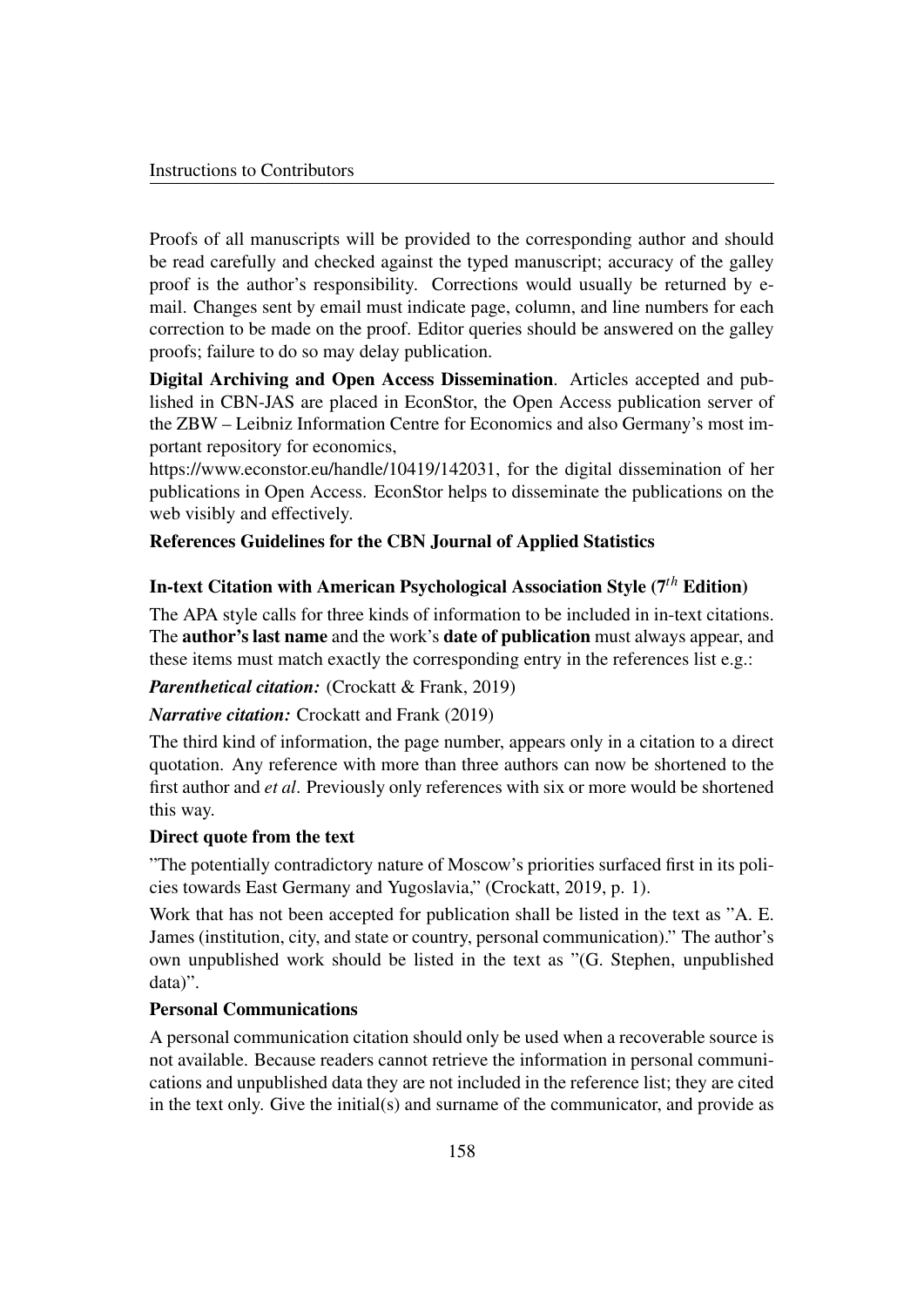exact a date as possible, using the following format:

*Narrative citation:* E.-M. Paradis (personal communication, August 8, 2019).

*Parenthetical citation*: (T. Nguyen, personal communication, February 24, 2020).

# Major Citations for a Reference List

Note: All second and third lines in the APA Bibliography should be indented.

| <b>Material Type</b>       | <b>Reference List</b>                                       |
|----------------------------|-------------------------------------------------------------|
| A book in print            | Salinger, J. D. (2001). The catcher in the rye (pp. 23–24). |
|                            | Back Bay Books.                                             |
| A book chapter,            | Haybron, D. M. (2008). Philosophy and the science of        |
| print version              | subjective well-being. In M. Eid & R. J. Larsen (Eds.), The |
|                            | science of subjective well-being (pp. 17-43). New York,     |
|                            | NY: Guilford Press.                                         |
| An eBook                   | Millbower, L. (2003). Show biz training: Fun and effec-     |
|                            | tive business training techniques from the worlds of stage, |
|                            | screen, and song. https://www.amacombooks.org/              |
| An article in a            | Alibali, M. W. (1999). How children change their minds:     |
| print journal              | Strategy change can be gradual or abrupt. Developmental     |
|                            | Psychology, 35, 127-145.                                    |
| An article in a            | Carter, S., & Dunbar-Odom, D. (2009). The converging        |
| journal without            | literacies center: An integrated model for writing pro-     |
| <b>DOI</b>                 | grams. Kairos: A Journal of Rhetoric, Technology, and       |
|                            | Pedagogy, 14(1), 38-48. https://kairos.technorhetoric.net/  |
| article<br>in<br>An        | Gaudio, J. L., & Snowdon, C. T. (2008).<br>Spatial          |
| a journal with             | cues more salient than color cues in cotton-top tamarins    |
| <b>DOI</b>                 | (saguinus oedipus) reversal learning. Journal of Com-       |
|                            | parative Psychology, 122(1), 441-444. https://doi.org/      |
|                            | 10.1037/rev0000126                                          |
| An article with            | Up to 20 authors can now be included in a reference list    |
| authors<br>21<br><b>or</b> | entry (an increase from 6 previously) before needing to     |
| more                       | omit others with an ellipsis.                               |
|                            | Foster, M., Thompson, A., Perez, G., Moore, D., Torres,     |
|                            | G., Peterson, H., Foster, M., Thompson, A., Perez, G.,      |
|                            | Moore, D., Torres, G., Peterson, H., Foster, M., Thomp-     |
|                            | son, A., Perez, G., Moore, D., Torres, G., Peterson, H.,    |
|                            | Foster, M.,  Cox, W. (2018). Title                          |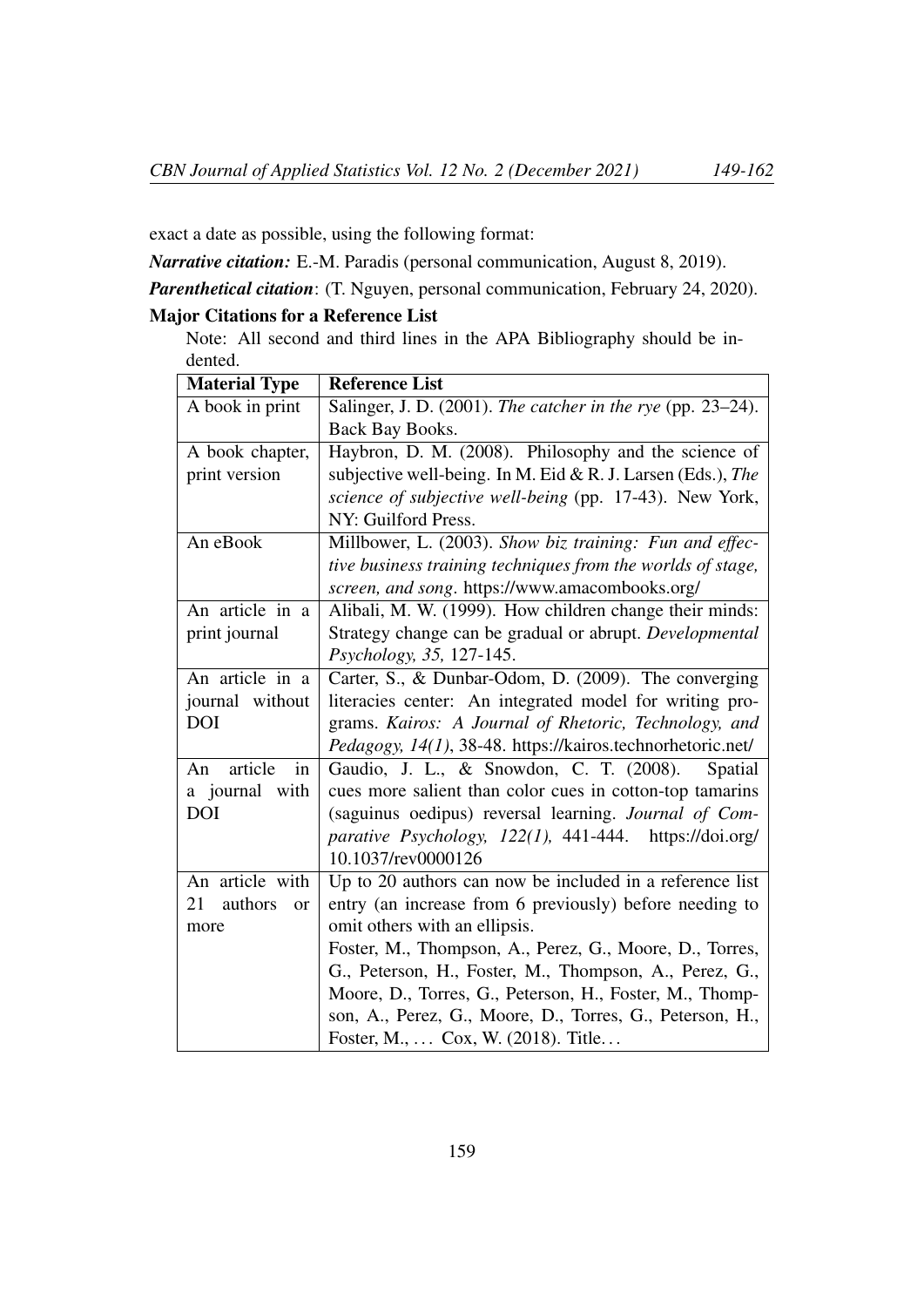| article<br>Journal                   | Foster, M., Thompson, A., Perez, G., Moore, D., & the             |
|--------------------------------------|-------------------------------------------------------------------|
| DOI,<br>with<br>a                    | members of Midwifery Science Work Group (2019). What              |
| combination of                       | does it take to have a strong and independent profes-             |
| individual<br>and                    | sion of midwifery? Lessons from the Netherlands. Mid-             |
| group authors                        | wifery, 29(10), 1122-1128. https://doi.org/10.1016/j.midw         |
|                                      | 2019.07.007                                                       |
| Journal<br>article,                  | Foster, M., & Thompson, A. (in press). Unpacking buyer-           |
| in press                             | seller differences in valuation from experience: A cogni-         |
|                                      | tive modeling approach. Psychonomic Bulletin & Review.            |
|                                      | <b>Parenthetical citation:</b> (Foster & Thompson, in press)      |
|                                      | Narrative citation: Foster and Thompson (in press)                |
| author<br>Group                      | <b>Parenthetical citation:</b>                                    |
| abbrevia-<br>with                    | (National Institute of Mental Health<br>First citation:           |
| tion                                 | [NIMH], 2020)                                                     |
|                                      | Subsequent citations: (NIMH, 2020)                                |
|                                      | Narrative citation:                                               |
|                                      | First citation: National Institute of Mental Health (NIMH,        |
|                                      | 2020)                                                             |
|                                      | Subsequent citations: NIMH (2020)                                 |
| Websites                             | World<br>$F$ amous<br><b>The</b><br>Hot<br>Dog<br>Site.<br>(1999, |
| professional<br><b>or</b>            | Retrieved<br>January 5,<br>July<br>2008,<br>from<br>$(7)$ .       |
| personal sites                       | https://www.xroads.com/~tcs/hotdog/hotdog.html                    |
| Websites<br>$\overline{\phantom{a}}$ | U.S. Department of Justice. (2006, September 10).                 |
| online<br>govern-                    | Trends in violent victimization by age, 1973-2005.                |
| publica-<br>ment                     | https://www.ojp.usdoj.gov/bjs/glance/vage.htm                     |
| tions                                |                                                                   |
| Emails (cited in-                    | According to preservationist J. Mohlhenrich (personal             |
| text only)                           | communication, January 5, 2008).                                  |
| Lists<br>Mailing                     | Stein, C. (2006, January 5). Chessie rescue - Annapolis,          |
| (listserv)                           | MD [Message posted to Chessie-L electronic mailing list].         |
|                                      | https://chessie-l-owner@lists.best.com                            |
| Radio<br>and                         | DeFord, F. (Writer). (2007, August 8). Beyond Vick: An-           |
| TV<br>episodes                       | imal cruelty for sport [Television series episode]. In NPR        |
| library<br>from                      | (Producer), Morning Edition. Retrieved from Academic              |
| databases                            | OneFile database.                                                 |
|                                      |                                                                   |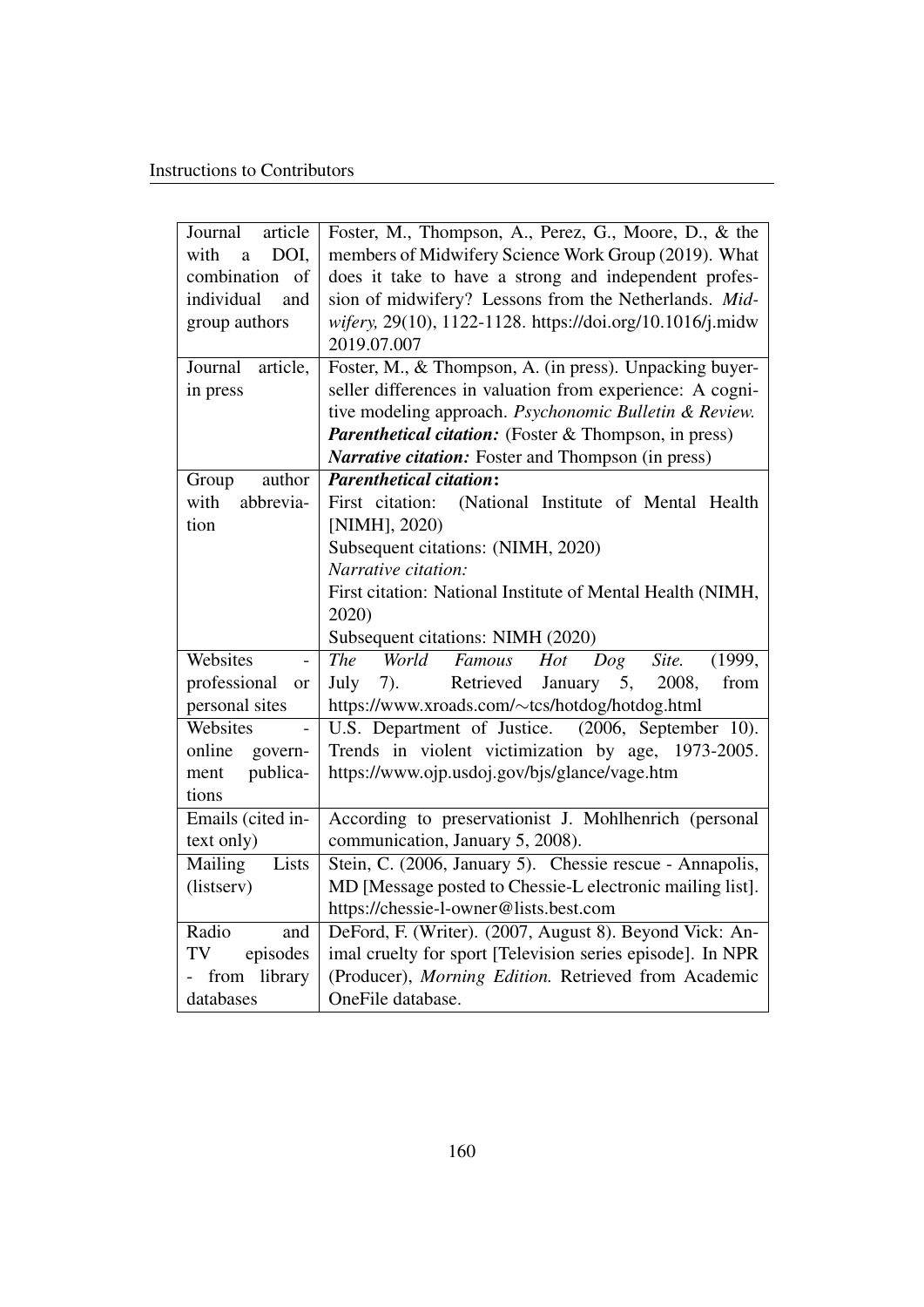| Radio and TV     | Sepic, M. (Writer). (2008). Federal prosecu-                       |
|------------------|--------------------------------------------------------------------|
| episodes - from  | tors eye MySpace bullying case [Television series                  |
| website          | episode]. In NPR (Producer), All Things Considered.                |
|                  | https://www.npr.org/templates/story/                               |
| Film Clips from  | Kaufman, J.C. (Producer), Lacy, L. (Director), & Hawkey,           |
| website          | P. (Writer). (1979). Mean Joe Greene [video file].                 |
|                  | https://memory.loc.gov/mbrs/ccmp/meanjoe_01g.ram                   |
| Film             | Greene, C. (Producer), del Toro, G.(Director).                     |
|                  | (2015). Crimson peak [Motion picture]. United States:              |
|                  | Legendary Pictures.                                                |
| Photograph       | C. (2002). Ronald.<br>Close,<br>[photograph].                      |
| book,<br>(from   | of Modern<br>New<br>York,<br>Art,<br>NY.<br>Museum                 |
| magazine<br>or   | https://www.moma.org/collection/object.php?object_id=108890        |
| webpage)         |                                                                    |
| Artwork - from   | Clark, L. (c.a. 1960's). Man, with Baby. [photograph].             |
| library database | George Eastman House, Rochester, NY. Retrieved from                |
|                  | <b>ARTstor</b>                                                     |
| Artwork - from   | C. (2002). Ronald. [photograph].<br>Close,                         |
| website          | of<br>Modern<br>York.<br>Art,<br><b>New</b><br>Museum              |
|                  | http://www.moma.org/collection/browse_results.php?object_id=108890 |
| A web page that  | All 33 Chile miners freed in flawless rescue. (2010, Octo-         |
| lists no author  | ber 13). http://www.msnbc.msn.com/id/39625809/ns/world_news-       |
|                  | americas/                                                          |
|                  | Cite in text the first few words of the reference list en-         |
|                  | try (usually the title) and the year. Use double quotation         |
|                  | marks around the title or abbreviated title.: ("All 33 Chile       |
|                  | Miners," 2010).                                                    |

Source: American Psychological Association (APA) manual (7*th* Edition)

# Policies Regarding Number Usage for the CBN Journal of Applied Statistics

A summary of the number style policies is as follows:

- All cardinal numbers are written as numerals except when they begin a sentence or appear in a title, when 2 numerals are adjacent in a sentence (spell out the number most easily expressed in words.
- Numbers less than 1 are written with a preceding (leading) zero (e.g., 0.75).
- A comma separator is used in numbers greater than 999.